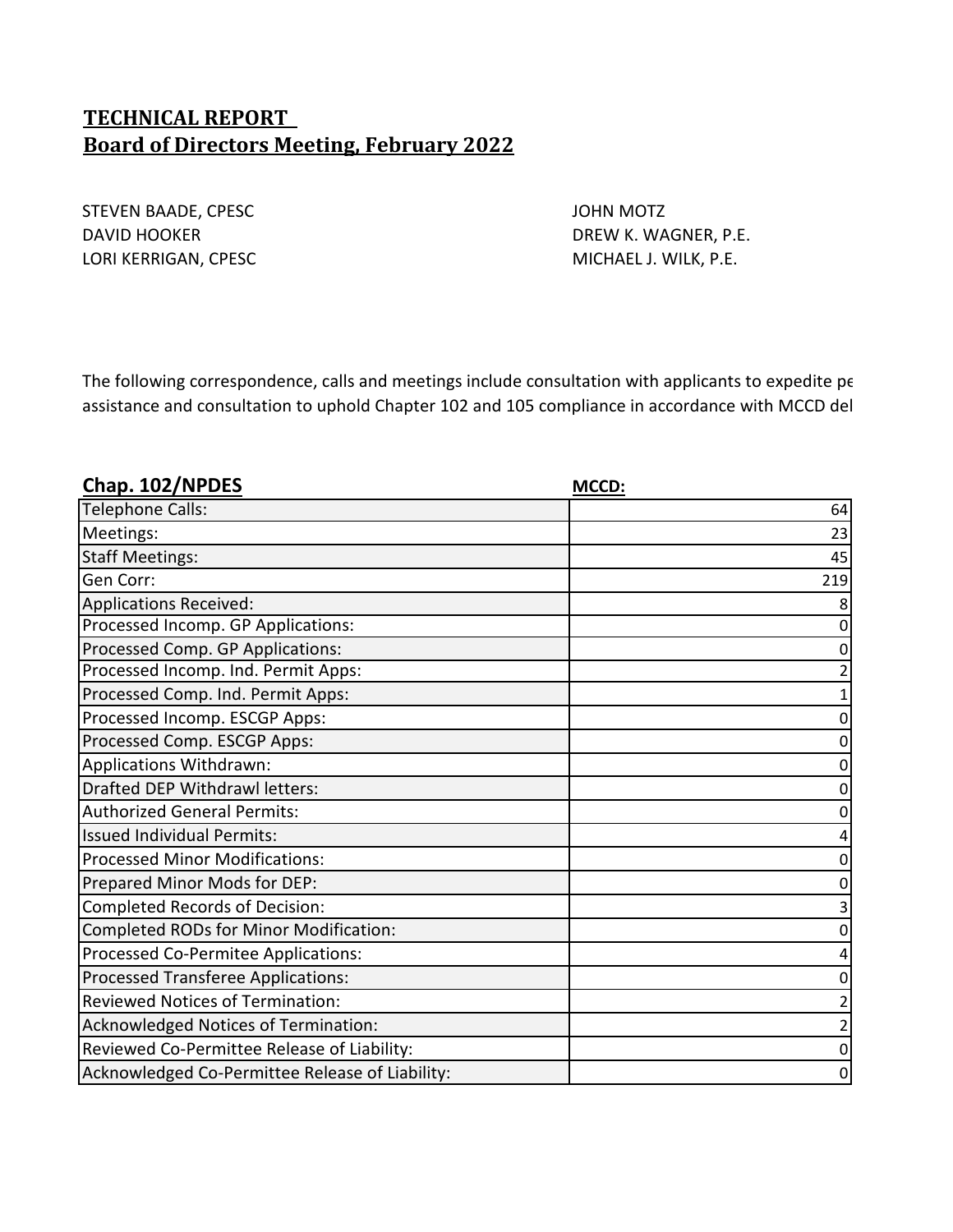|                                          | <b>Plan Reviews:</b> |
|------------------------------------------|----------------------|
| Post Construction Stormwater Management: |                      |
| <b>Erosion Sediment Control:</b>         |                      |

| Above meetings included:             | MCCD: |
|--------------------------------------|-------|
| <b>Pre-Application Meetings:</b>     | 0     |
| Buffer/Act 167 Meetings:             | 9.    |
| Plan review meetings:                |       |
| Meetings with DEP:                   |       |
| Elevated Review meetings:            |       |
| Pre-Construction meetings:           |       |
| <b>Technical Assistance Calls:</b>   | 0     |
| Tech/compliance assistance meetings: | 0     |

# **Above staff meetings included:**

| Meetings to discuss PCSM issues with P.E.:            |      |
|-------------------------------------------------------|------|
| P.E. technical assistance meetings to the tech staff: | 18 I |

# **Chapter 105 Activities:**

| Telephone Calls:                 | 13 <sup>1</sup> |
|----------------------------------|-----------------|
| Meetings:                        |                 |
| <b>Staff Meetings:</b>           |                 |
| Gen Corr:                        | 48              |
| <b>Received GP Applications:</b> |                 |
| <b>Reviewed GP Applications:</b> |                 |

## **Acknowledged GPs:**

| $GP-1$ : | $\overline{0}$ |
|----------|----------------|
| $GP-2$ : | $\mathbf{0}$   |
| $GP-3$ : | 0              |
| $GP-4:$  | 0              |
| $GP-5$ : | 0              |
| $GP-6$ : | 0              |
| $GP-7$ : | 0              |
| $GP-8$ : | 0              |
| $GP-9$ : | $\mathbf{0}$   |
| GP-10:   | 0              |

| Withdrawn GP applications:   |  |
|------------------------------|--|
| Transferred GP applications: |  |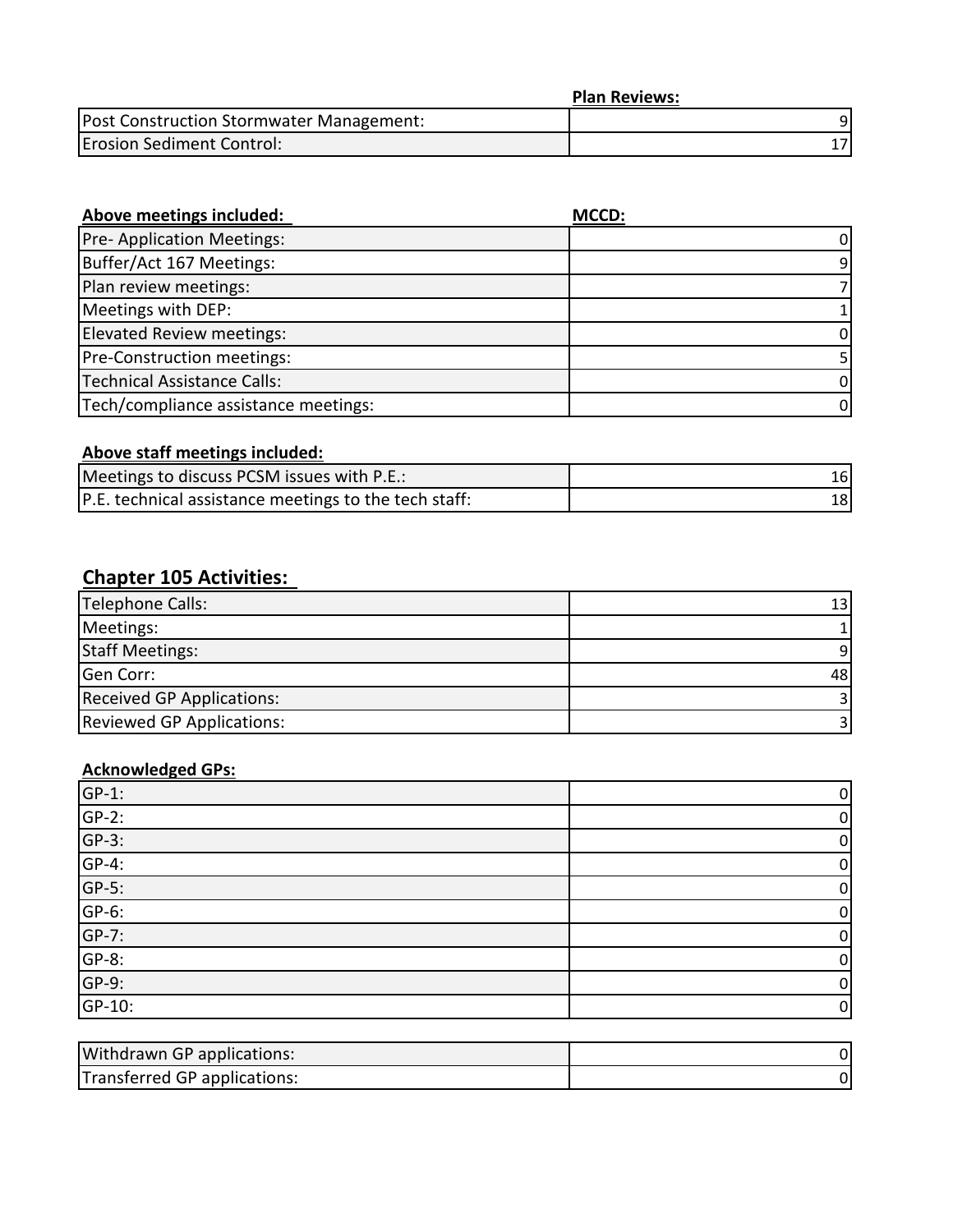## **The above included:**

| Technical Assistance Calls: |  |
|-----------------------------|--|
| Meetings:                   |  |
| #105 Site Visits            |  |

# **Dirt and Gravel/Low Volume Roads:**

| Meetings:               |    |
|-------------------------|----|
| Phone calls:            |    |
| General Correspondence: |    |
| Site Inspections:       | 0  |
| <b>Quarry visits:</b>   | 8  |
| <b>Staff Meetings:</b>  | 01 |

# **Agriculture:**

| Meetings:                  |    |
|----------------------------|----|
| Telephone Calls:           |    |
| General Correspondence:    | 10 |
| Site Visits:               |    |
| Manure Management          |    |
| General Agriculature Tasks |    |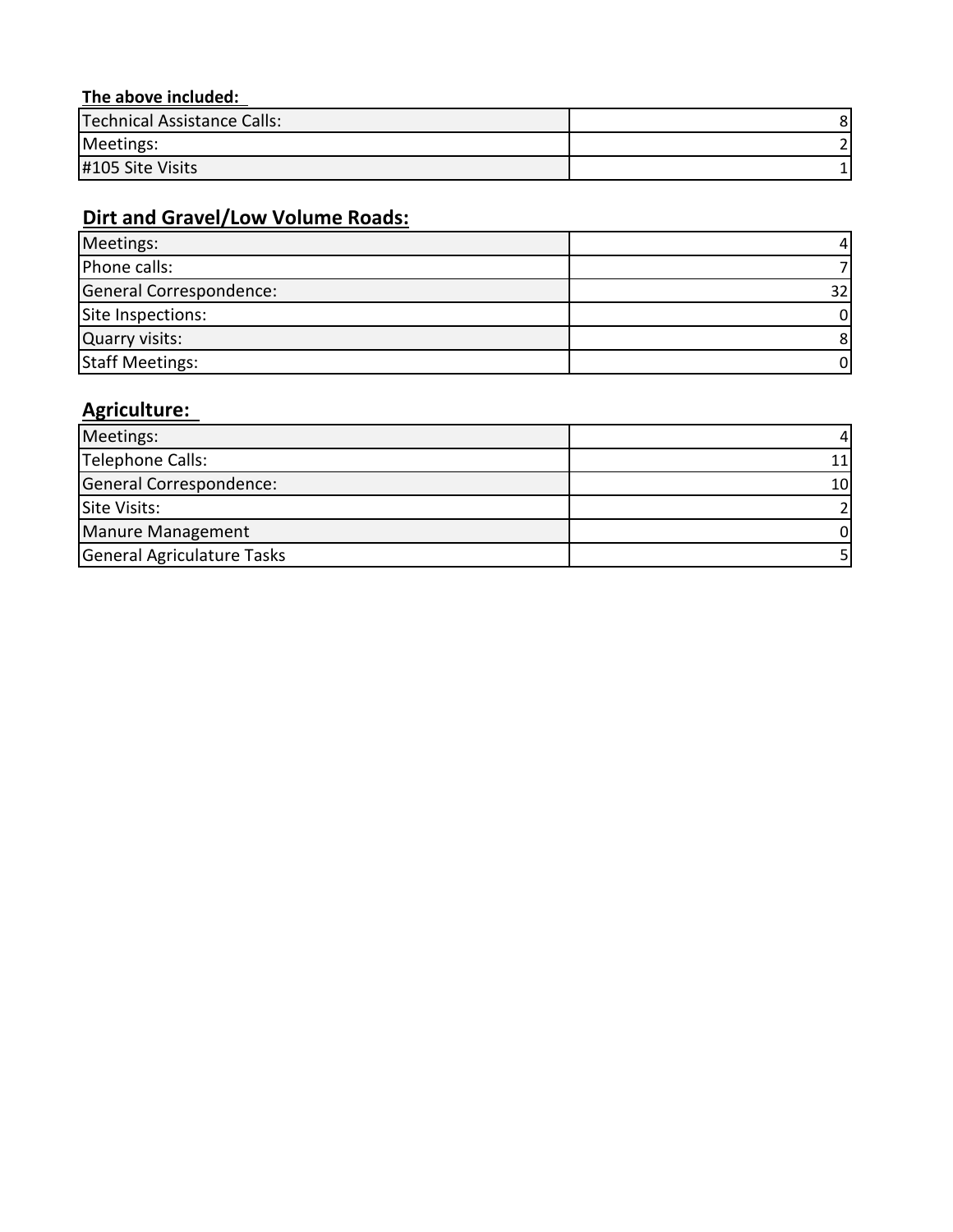## **I. CHAPTER 102 AND 105 PA DEP DELEGATION AGREEMENTS ON-SITE INSPECTIONS/COMPLAINT HANDLING**

1. One on-site inspection, Routine, Blue Ridge Winery/ H&H Construction (Ross and Chestnuthill) – Implementation of multiple PCSM BMP's still needed. IR 3 sent. 2. One on-site inspection, Routine, Middle Dam Rehabilitation/ Pioneer (Smithfield) – E&S BMP's adequately maintained. Site is currently in compliance. IR 4 sent. 3. One on-site inspection, Complaint, Mt. Airy Meadowside Road Timber Harvest/ Timiniski Logging (Paradise) – Approved plan onsite; however, E&S BMP's not implemented below log landing. IR 1 sent. 4. One on-site inspection, Final, New Ventures Park Lot 1 Liberty Travel (ONVO)/ Latona (Tobyhanna) – Site is currently in compliance. Notice of Termination acknowledged. IR 8 sent. 5. One on-site inspection, Complaint, Oak Ridge Estates- 258 Deer Path Solid Waste/ Elohim Trucking (Price) – Potential solid waste importation to site. No documentation for imported fill from NJ. No E&S BMP's implemented. IR 1 sent with referral to DEP Solid Waste. 6. Two on-site inspections, Routine, Sand Spring Run Streambank Restoration/ Rutledge (Jackson) – BMP installation begun, temporary stream crossing installed per Joint permit and site clearing begun. Site is currently in compliance. No IR sent. Routine: Excavation of northern and southern embankments begun. E&S BMP's adequately installed. Site is currently in compliance. IR 1 sent. 7. One on-site inspection, Complaint, JBC Holdings Fill Site/CSI Asphalt (Pocono) – Approximately half an acre disturbed with CFS installed. No

## **The above OSI included 8 Inspections on 7 Sites under Pa Code Title 25 Chapter 102 and/or 105 regulations;**

• 3 Sites were Complaints;

wetland encroachment, no E&S plan. IR 1 sent.

• 1 site referred to DEP

## **II. WATERSHED SPECIALIST REPORT**

Staff Meetings and Trainings

- 4 staff meetings regarding Act 167 draft plan submittal
- Act 167 draft plan preparation
- Completed first round of WPAC and internal revisions to the Act 167 draft plans for the Brodhead/McMichael Creek Watershed and Tobyhanna Creek Watershed
- Attended Sand Spring Run preconstruction meeting
- Correspondence with USGS regarding training opportunities through the Consortium for Scientific Assistance to Watersheds (C-SAW)
	- o Potential for long-term planning assistance regarding Sambo Creek (CDWS priority watershed)
- Attended 3-part PACD communications webinar series

## Watershed Organization Meetings and Assistance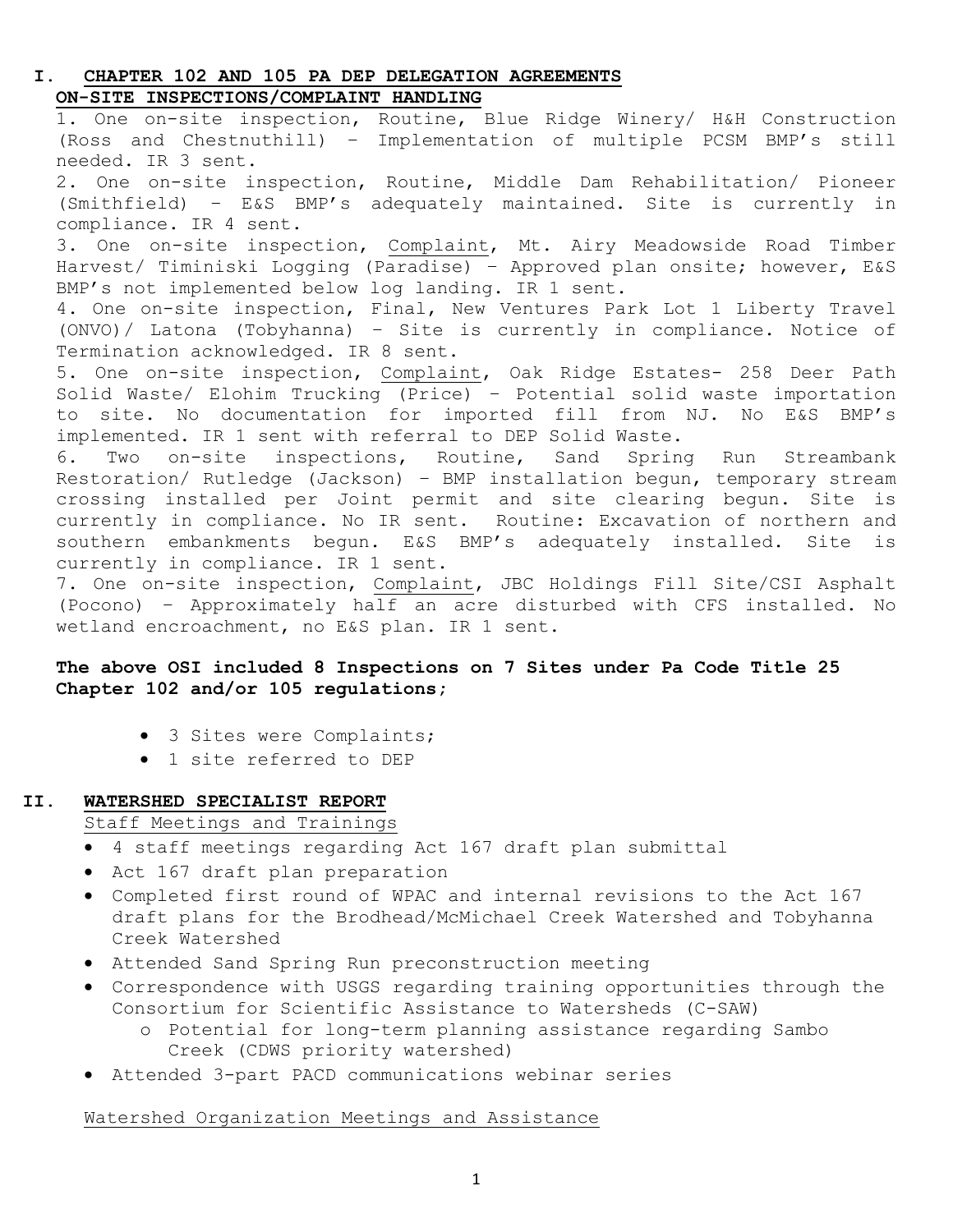- Provided educational material for Brodhead Watershed Association (BWA) presentation
- Attended meeting with BWA and stakeholders regarding BWA's MS4 Municipal Roundtable
- Meeting with BWA director regarding day-of logistics for the MS4 Municipal Roundtable
- Assisted BWA with facilitating their annual MS4 Municipal Roundtable
- Technical assistance to BWA regarding MS4 Roundtable 1 email
- Attended the Lake Wallenpaupack Watershed Management District board meeting
- Meeting with MWS coordinator to schedule field trainings for the 2022 class
- Correspondence with MWS coordinator regarding collaboration for NPS buffer workshop in April
- Attended quarterly Pocono Sourcewater Protection Collaborative meeting

General

- Reviewed DEP guidance on stream habitat assessment protocols in preparation for the annual water quality study audit
- Correspondence with PACD regarding the 2022-2023 NPS grant
- Submitted CDWS quarterly report for Q14 of the grant period
- Outreach to 7 municipalities in the Brodhead Creek and Tobyhanna Creek Watersheds regarding participation in the Act 167 stormwater hotspot survey. 22 emails, 7 phone calls
- Correspondence with MCPC regarding Act 167 Stormwater Hotspot Survey. 12 emails, 1 phone call
- Updated Act 167 Stormwater Hotspot Survey response table for Appendix A of Act 167 plans
- Correspondence with Associate Director of Keystone 10 Million Trees Partnership (K10) regarding potential grant for the Pocono region. 4 emails, 1 phone call
- Correspondence with Pike County Watershed Specialist regarding potential grant for the Pocono region and the potential for collaborative efforts
- Follow-up inspection with JM and DGLVR staff at Weir Creek stream crossing. Site inspection at potential DGLVR project on Whitey B in Polk Twp.
- Reviewed plans for Sand Spring Run buffer planting and potential for supplemental planting using trees from the K10 program
- Developed planting plan for PACD NPS Grant funded buffer workshop
- Received quote for NPS grant educational signage from Simplex Signs
- Correspondence with USFWS regarding buffer workshop

### **III. AGRICULTURE**

Act 38

• Processed two contracts for the Northeast Region Nutrient Management Plan Reimbursement Program (NMPRP)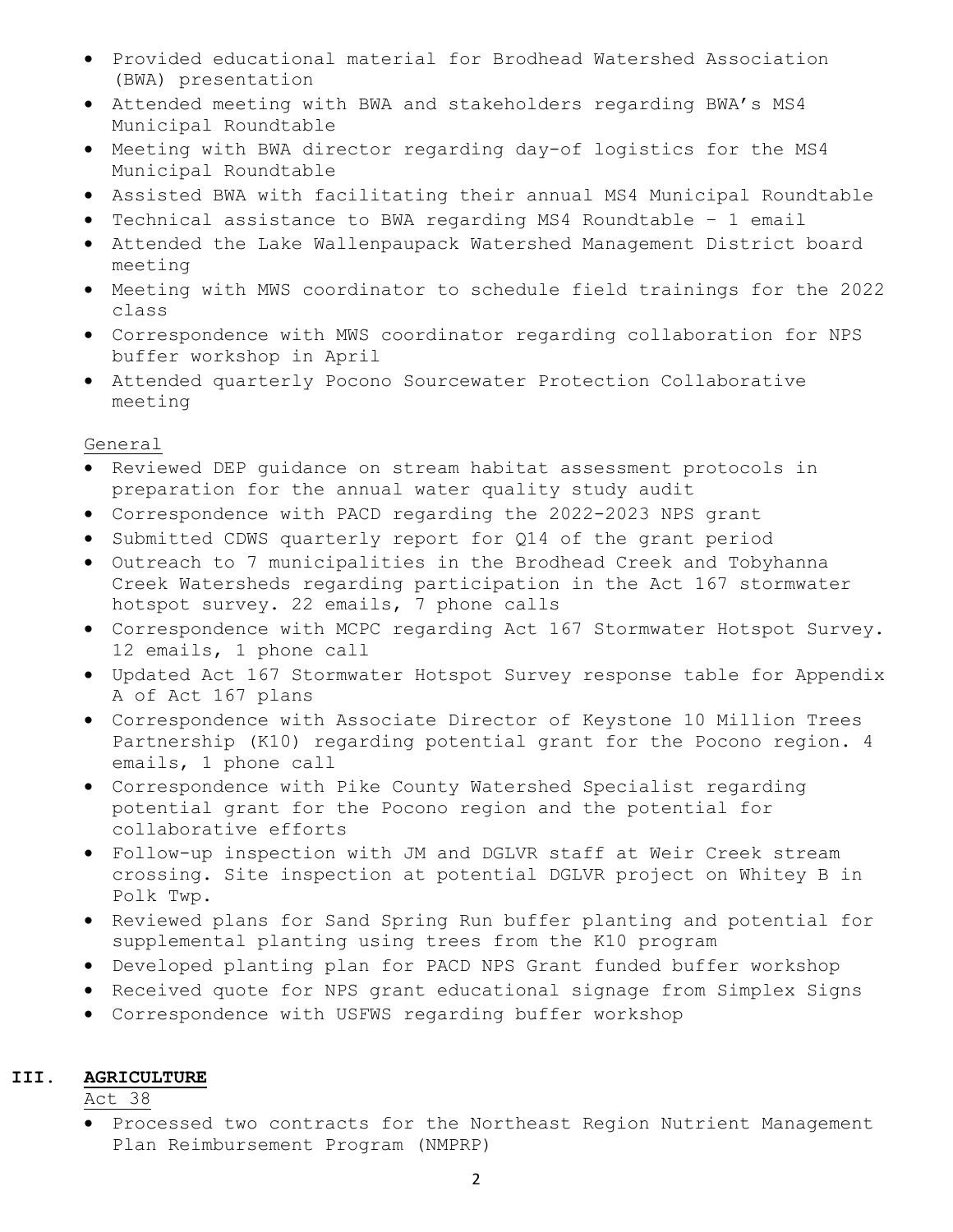- Correspondence with four farmers regarding the NMPRP. 7 phone calls, 5 emails, 2 site visits
- Correspondence with NRCS regarding NMPRP. 2 phone calls, 2 emails
- Correspondence with Wayne Conservation District (WCD) regarding NMPRP. 2 phone calls, 3 emails
- Meeting with NRCS and WCD regarding the NMPRP

### Farm to School

- Internal meeting regarding planning for Ag Day at East Stroudsburg South Senior High School
- Compiled a vendor list for Ag Day
- Produced a Constant Contact flyer requesting vendor participation for Ag Day
- Designed Ag Day event banner
- Worked on demonstration projects for Ecology presentation

### General Agriculture Tasks

- Attended AgriLink webinar
- Blue Ridge Winery inspection with SB
- Submitted the ACT quarterly report
- Attended PDA Spotted Lanternfly Workgroup meeting #4
- Internal meeting regarding MCCD's Spotted Lanternfly grant

## **IV. DIRT AND GRAVEL/LOW VOLUME ROADS**

- Assisted with 3 D&G project layouts (2-PGC, 1-Polk Twp)
- Reviewed 1 LVR application (Middle Smithfield)
- Completed 2 Project Completion Reports (Middle Smithfield)
- Completed fourth quarter reporting/Annual Summary Report to SCC
- Attended two CDGRS Webinars (Prevailing Wage, Stream Crossing Policy Update)
- Started training new admin on DGLVR Program

#### **V. MISCELLANEOUS**

- Attended 4 county mandatory trainings.
- Held Sand Spring Pre-construction meeting.
- Attended DEP webinar on 105 fees.
- Attended DEP webinar on mandatory e-permitting requirement.
- Began archiving of old NPDES Permits to send to DEP
- Completed reporting associated with Water Quality Study Type II Scientific Collectors Permit
- Coordinated with PA DEP on audit process for stream sampling associated with Water Quality Study
- Provided training to new Administrative Assistant on processing of inspection reports and technical section documents
- Attended webinar for professional development associated with certification
- Processed 2 RTK requests
- Distributed Act 167 Draft to DEP and WPAC for preliminary comment